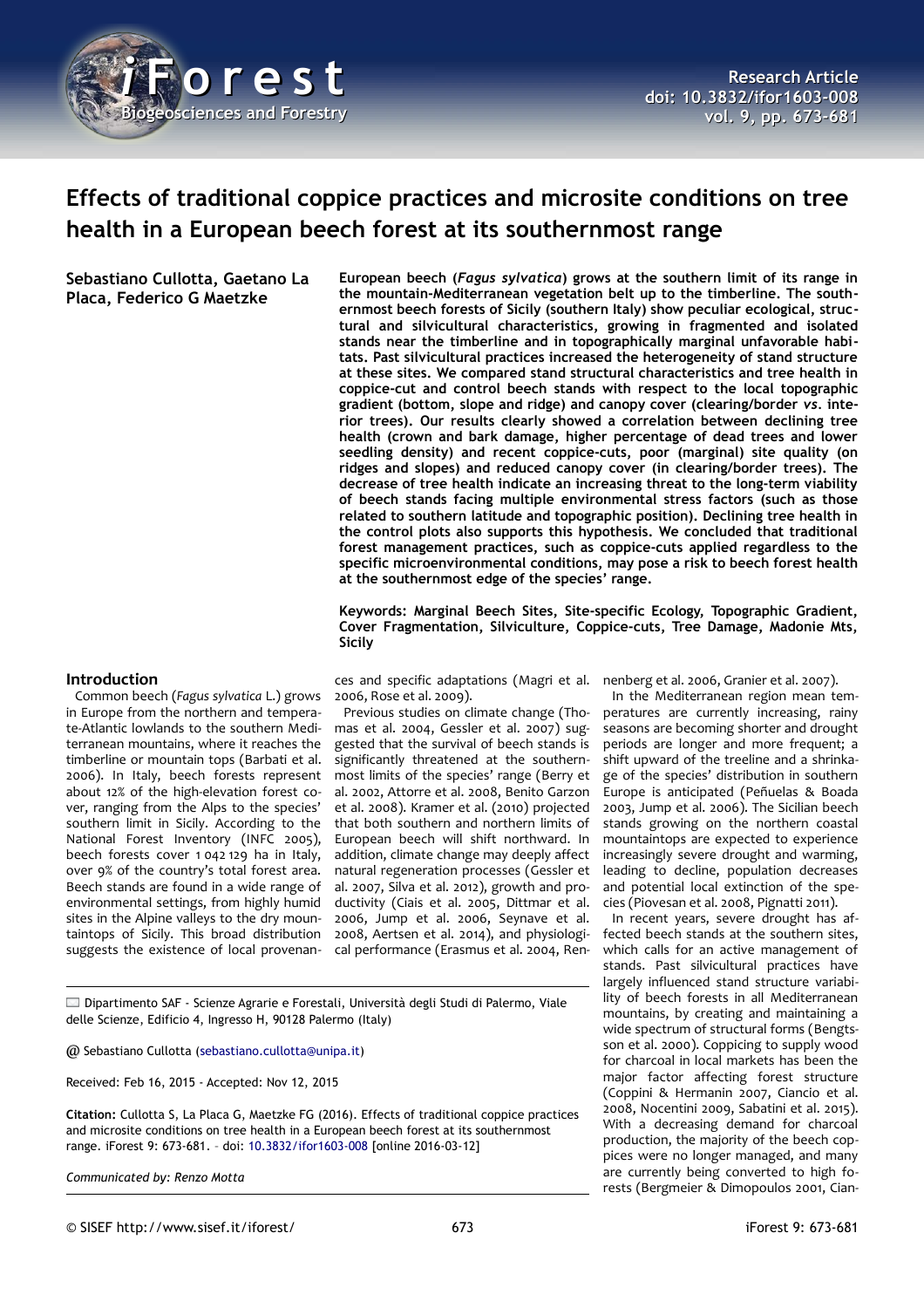<span id="page-1-0"></span>**Fig. 1** - (a) Distribution of *Fagus sylvatica* in Europe (after EUFORGEN project map); (b) beech forests in Sicily and (c) in the study area (Madonie mountains). Data from the Forest Map of Sicily - Regional Forest Information System 2011). Sample sites are indicated by black circles in the panel (c).



cio et al. 2006, Nocentini 2009, Lombardi et al. 2012).

At the forest stand level, climate and management practices may interact with topography, cover and edge effects. Indeed, Mediterranean mountain beech stands located on ridges or steep slopes, as well as those that are in fragmented stands or near edges, are negatively affected by the increased exposure to wind, turbulence, warmer air and higher soil temperatures (Harper et al. 2005, Heithecker & Halpern 2007, Barbeta et al. 2011).

This study focuses on the structural characteristics of coppice beech stands growing on the Madonie Mountains (the northern mountain chain of Sicily) in relation to the local topographic gradient and the forest cover fragmentation, with the following goals: (i) to verify whether traditional coppice practices are still suitable for sustainable management of beech at its southernmost limit; (ii) to identify silvicultural practices for maintaining beech stands in these marginal areas. To evaluate the effect of coppicing on stand structure and tree health, structural characteristics, seedling density, defoliation index, bark damage and the percentage of dead trees were compared between recently coppiced and non-cut (control) forest plots.

### **Material and methods**

#### *Study area*

The Sicilian beech forests cover 15 924 ha (Camerano et al. 2011) and are of particular phytogeographic and ecological interest (Gentile 1969, Raimondo et al. 1992, Brullo et al. 1999). Beech grows from 1200 up to 2000 m a.s.l. on the ridges and high slopes of the Nebrodi and Madonie mountains (N and NE Sicily - [Fig. 1\)](#page-1-0), as well as on the slopes of Mont Etna (Cullotta et al. 2013). Annual precipitation in the area usually exceeds 1000 mm, barely fulfilling the water needs of the species, suggesting the existence of locally adapted populations (Nahm et al. 2007). The typical Mediterranean summer drought is partly mitigated on northern slopes (facing the sea) by humid winds. The mean annual temperature ranges from 7.0 to 11.0 °C; the Rivas-Martinez bioclimatic classification is humid supra-Mediterranean.

Beech stands in this area grow on quartzarenite (Numidian Flysch) substrate. Soil types include Eutric Cambisols (brown soils), Eutric Regosols and Lithosols, varying with the topography (ridges, steep slopes or summit plateaus). At higher altitudes beech cover is highly fragmented and trees are often shrub-like, with multiple stems and reduced height. Both deciduous and evergreen oaks (*Quercus petraea,*

*Q. ilex, Q. pubescens*) can be found in beech stands, mainly at lower elevations (1200- 1300 m a.s.l.).

Traditionally, beech forests in Sicily were mostly managed as coppice for charcoal production (Hofmann 1960). All beech forests are still used for occasional grazing and wood harvesting, resulting in highly diversified structures which cannot be easily classified as standard structural managing models (simple coppice, coppice with standards or selection coppice). Wildfires are rare in the higher vegetation belt, including in beech forests.

#### *Data collection*

Six study sites (A, B, C, D, E and F) were selected in the upper part of the Madonie mountains after a review of the local literature on beech forests (Hofmann 1960, Camerano et al. 2011, Cullotta & Marchetti 2007) based on the following criteria: (i) coppice stands must have been recently (last one or two decades) managed using local, traditional silvicultural methods; (ii) at least part of the stands must not have been managed in the last three or four decades (to be used as control plots).

A field survey was conducted at each site on 2 paired plots (i: recently coppiced; ii: control), totaling 12 sample plots [\(Fig. 2,](#page-2-1) [Tab. 1\)](#page-2-2). Each plot was circular, with a radius of 20 m. Plots were located in pure beech stands along an elevation (1600-1800 m a.s.l.) and topographic gradient (bottom, slope, ridge - [Fig. 3\)](#page-2-0). Paired plots allowed the comparison of stand characteristics (structural variables, seedling density, tree defoliation index, bark damage, and the percentage of dead trees) between recently coppices stands and controls growing under similar ecological conditions [\(Fig. 2,](#page-2-1) [Fig. 3\)](#page-2-0). Altitude, topographic position, aspect and slope of each plot were recorded, and its center georeferenced by GPS. The position of all trees in the sample area was determined by polar coordinates (distance from plot center and azimuth). To determine the maximum age of shoots in each plot, core samples were collected from the base of the six largest stems in the plot using an increment borer.

Diameter at breast height (DBH) of all living trees (all shoots >3 cm on each stool) and tree height (H) were measured. Additionally, the following structural characteristics were recorded in each sample plot: height of crown insertion (m), crown radius (mean of the radii taken at the four cardinal points), canopy cover (%), stool number and location, coppice-shoot number per stool.

The presence and location of beech regeneration was determined by recording all plants with diameter  $(D) < 3$  cm (at ground level) and height  $(H) < 1$  m along two transects in each sample plot; the transects were 40×2 m, oriented according along the cardinal directions. Seedling production (seedlings ha<sup>1</sup>) was determined by counting all recruitments of the current year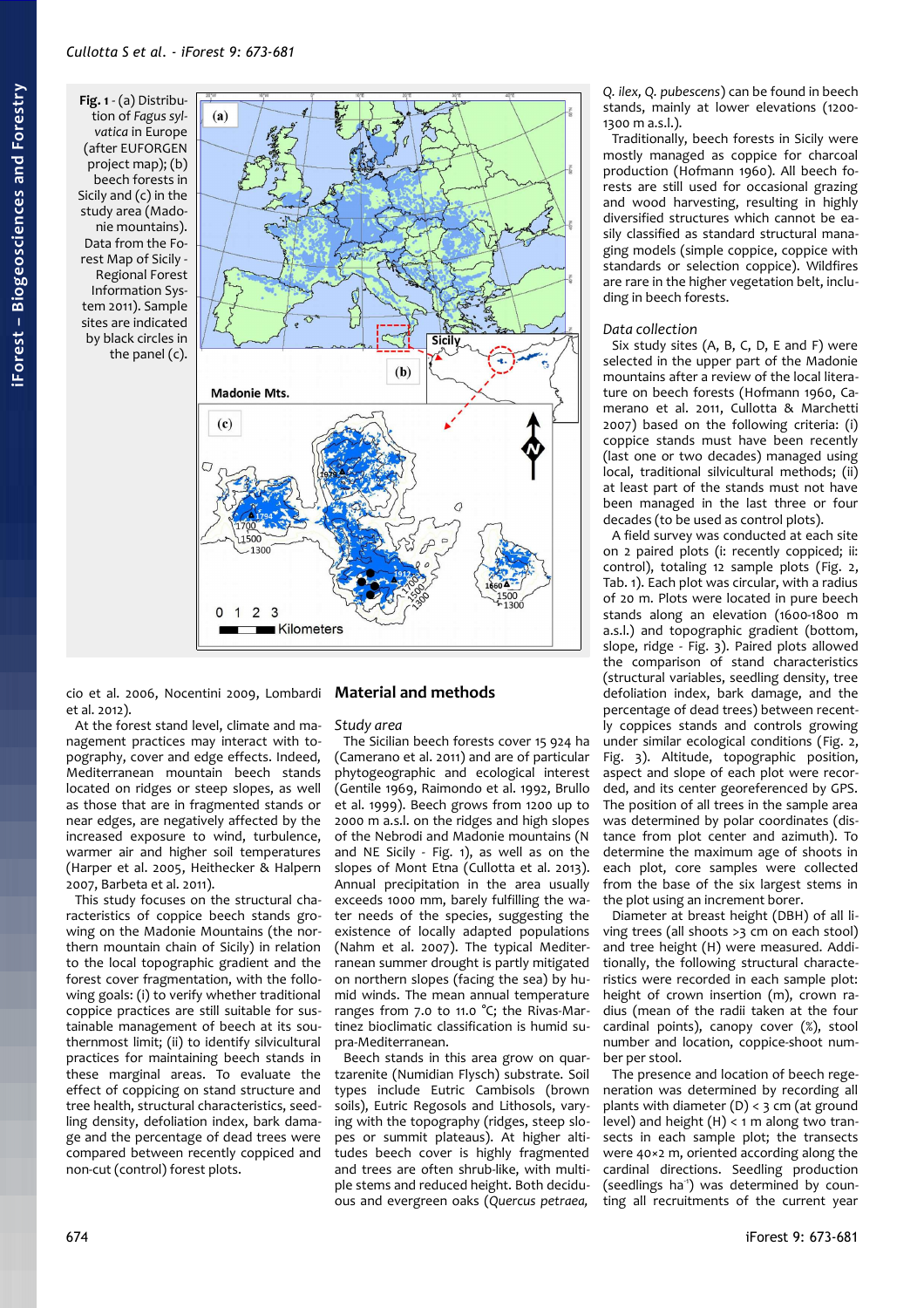<span id="page-2-2"></span>**Tab. 1** - Physiographic characteristics of the study sites. The label "cut" indicates recently coppice-cut plots, while control plots are labelled as "control". Geographic coordinates are given for the center of the two paired plots sampled at each site. Altitude, aspect, slope and stand density are given as the mean of the two plots.

| Site name               | Label              | Latitude<br>Longitude                                    | Topography | Altitude<br>(m a.s.l.) | Aspect         | Slope<br>(%) | <b>Stand density</b><br>(n ha <sup>-1</sup> $\pm$ SE) |
|-------------------------|--------------------|----------------------------------------------------------|------------|------------------------|----------------|--------------|-------------------------------------------------------|
| Vallone Prato           | $A_{(cut)}$        | 50' 52".77 N<br>$37^\circ$<br>$14^{\circ}$ 02' 14", 60 E | bottom     | 1640                   | <b>SE</b>      | $30 - 40$    | $2769 + 280$                                          |
| Piano Iola              | $B_{(control)}$    | 50' 50".14 N<br>$37^\circ$<br>14° 02' 10".43 E           | bottom     | 1630                   |                | 10 20        | $4687 \pm 368$                                        |
| Piano Iola-Piano Grande | $C_{\text{(cut)}}$ | 50' 45".54 N<br>$37^\circ$<br>14° 02' 07".63 E           | slope      | 1720                   | N <sub>O</sub> | $30 - 40$    | $2984 \pm 301$                                        |
| Piano Grande            | $D_{(cut)}$        | 50' 32".59 N<br>$37^\circ$<br>$14^{\circ}$ 02' 06".64 E  | ridge      | 1770                   | $\blacksquare$ | $0 - 5$      | $3287 \pm 316$                                        |
| Piano Grande            | $E_{(control)}$    | 37° 50′ 29″.08 N<br>14° 02' 14".75 E                     | ridge      | 1760                   | $\blacksquare$ | $0 - 5$      | $14705 \pm 613$                                       |
| Piano Jola-Piano Grande | $F_{(control)}$    | $37^{\circ}$ 50' 45".43 N<br>14° 01' 58".92 E            | slope      | 1700                   | NO             | $30 - 40$    | $5411 \pm 357$                                        |



<span id="page-2-1"></span>**Fig. 2** - Location of the paired plots at each sample site (A, B, C, D, E, F) and location of the sample transects. (L): length of each transect in meters.

along the transects, while recruitments of the previous years were classified as saplings (saplings ha<sup>1</sup>). Seedling and sapling were defined according to Borghetti & Giannini (2004), Papalexandris & Milios (2010) and Barbeta et al. (2011).

Based on the above measurements, the following structural parameters were calculated for each sample plot: stem density (shoots ha<sup>-1</sup>) and stool density (stools ha<sup>-1</sup>); mean tree DBH (cm) and mean tree height  $(m)$ ; basal area (G, m<sup>2</sup> ha<sup>-1</sup>); frequency distribution of trees with respect to DBH (2.5 cm classes) and H (5 m classes). The number of individuals in each size class for DBH and H was calculated based on the stand density of each plot (number of individuals per hectare). The total basal area  $(G, m^2)$  from all the shoots for each individual (stool) was also calculated. The whole shoot vol $ume (V, m<sup>3</sup>)$  was obtained using the mathematical models developed by the Italian National Forest Inventory (MAF-ISAFA

1985) and the Sicilian Regional Forest inventory (Hofmann et al. 2011).

#### *Tree health data collection*

Damage was assessed for all beech trees in each sample plots. Crown defoliation and bark damage were estimated visually and defined as the percentage of crown leaf loss and the percentage of damaged stem bark (necrosis; cracks), respectively. Stem bark damage are to be considered as the effect of direct sunlight on the bark after the canopy opening by cutting. To assess crown damage, the shoot crown on each stool was split into  $9$  (3×3) quadrants [\(Fig. 4\)](#page-3-0), and each quadrants assigned to a damage and defoliation class (based on 5% percentage of increment). Trees were observed systematically from the south side. Dead trees were recorded, and the ratio of dead to total individuals was calculated for each plot.

In addition to sampled plots, tree health



<span id="page-2-0"></span>**Fig. 3** - Location of the paired plots and the transects along the topographic and elevation gradients.

data collection was extended to a total of three transects located along the topographic and altitudinal gradient [\(Fig. 2,](#page-2-1) [Fig. 3\)](#page-2-0). Each transect was 5 m large and 350-450 m long, and included bottom, slope and ridge segments. The same procedure of damage assessment adopted for plots was also used for the transects.

#### *Data analysis*

The non-parametric Kolmogorov-Smirnov (KS) test was used to test for differences in the diameter distribution of stems or shoots (by size class) between coppice-cut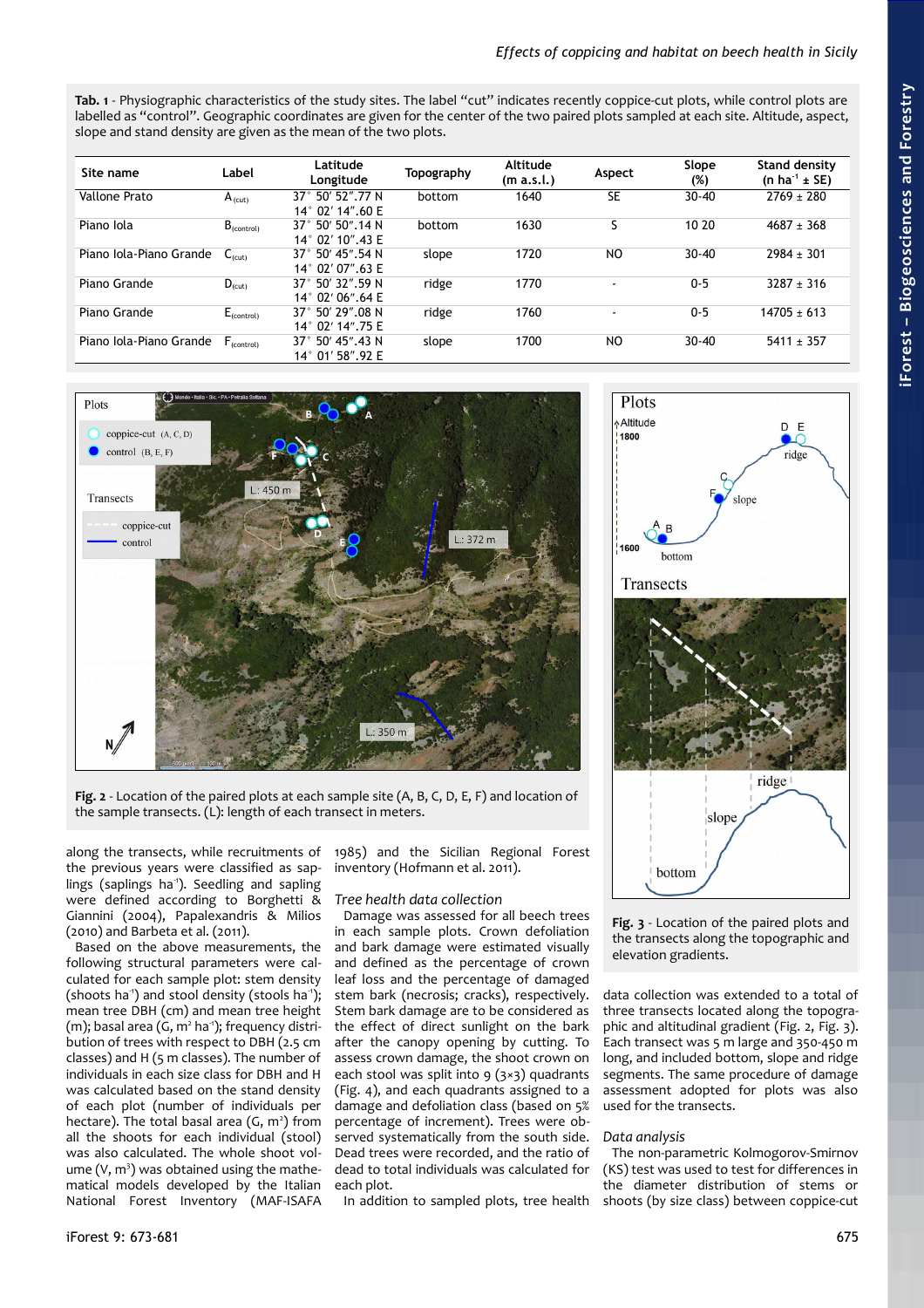

**Fig. 4** - Schematic representation of the shoot crown on a stool, divided into 9 (3x3) quadrants in order to assess defoliation and stem damage in the different parts of the plant.

<span id="page-3-0"></span>and control plots. The Student's *t*-test was applied to compare structural variables (plant and stool density, no. of shoots per stool, mean tree DBH, H, G and V), regeneration density (seedlings and saplings), and damaged and dead trees between coppiced and control plots.

Differences in the measured variables among silvicultural treatments (coppicecut plots *vs.* non-cut plots/controls), topography (bottom, slope and ridge plots), and canopy cover (clearing/edge trees *vs.*

interior trees) were tested by ANOVA. Mean comparison was carried out using the Tukey's *post-hoc* test  $(a = 0.05)$ .

All statistical analyses were carried out using the software package STATISTICA® version 8 (StatSoft Inc., Tulsa, OK, USA).

## **Results**

#### *Structural characteristics*

The analysis of core samples extracted from the larger stools in the sample plots revealed that all the studied stands have been subject to previous coppice cuts 43 and 54 years ago. Only a single stem (shoot) of age of 63 and one of age 76 years were recorded in plots E and D, respectively.

A total of 4714 stems/shoots with DBH > 3 cm were measured in the 12 sample plots. The mean values  $(± SE)$  of all measured and derived stand variables are reported in [Tab.](#page-3-1) [3,](#page-3-1) for both coppice-cut plots (A, C, D) and control plots (B, E, F - [Tab. 2\)](#page-3-2).

Beech stands in coppice-cut plots were significantly less dense than control plots  $(3013 \pm 232 \text{ vs. } 8268 \pm 2040 \text{ n ha}^1 - \text{Stu-}$ dent's *t* = -2.57; p < 0.05; df = 10); the number of shoots per stool was also significantly smaller (5.3 ± 0.23 *vs.* 6.6 ± 0.48 n ha<sup>-1</sup> in coppice-cut and control plots, respectively – Student's *t* = -2.39; p < 0.05; df = 800 – [Fig. 5\)](#page-4-0). Contrastingly, the stool density was similar in both stand types (Student's *t* =  $-1.81$ ;  $p = 0.09$ , df= 10).

Coppice-cut stands had significantly lower values of both basal area (Student's *t* =  $-6.18$ ;  $p < 0.01$ ; df = 10) and volume (Student's *t* = -5.63; p < 0.001; df = 10 – [Fig. 5,](#page-4-0) [Tab. 3\)](#page-3-1). The diameter distribution of coppice-cut and control stands showed a similar shape, but were significantly different (KS test,  $p = 0.029$ ). In general, the number of individuals (stems) decreased from smaller to larger size classes. Student's *t*-test applied to each diameter class revealed significant differences for the intermediate classes (DBH 10, 12, 14 cm – [Fig. 6a](#page-4-1)). Similarly, the cumulative distribution of volume per individual (summing all the stems of each individual) was significantly different between coppice-cut and control plots (KS test,  $p = 0.001 - Fig. 6b$  $p = 0.001 - Fig. 6b$ , with significant differences in the intermediate volume classes (V 20, 40, 60, 80).

#### *Regeneration*

The number of seedlings and saplings was not significantly different in coppicecut and control stands [\(Fig. 5\)](#page-4-0). Significant differences in regeneration were found among topographic positions after ANOVA [\(Fig. 7\)](#page-5-0). Pooling data from coppice-cut and control plots together, regeneration was significantly lower on ridges as compared with other topographic locations (seedlings:  $p < 0.01$ ; saplings:  $p < 0.05$  – [Fig. 7a](#page-5-0)). The number of seedlings showed a decrease from the lower to the higher elevation plots, while the number of saplings increased with the topographic gradient. In coppice-cut stands [\(Fig. 7b](#page-5-0)), the lowest regeneration level occurred on the ridges (p < 0.01), while the number of saplings decreased in the opposite direction from ridges down to the bottomlands. Contrastingly, seedling number was the highest in plots located on slopes ( $p < 0.05$ ).

<span id="page-3-2"></span>**Tab. 2** - Structural characteristics of the sample plots (mean values) before and after the cutting treatments . The percentage of variation of density, basal area (G), and volume (V) after the cutting is reported. (\*): include the natural mortality in control plots.

| Plot                   | Year of cut    |               | Density (n $ha^{-1}$ ) |    |               | G (m <sup>2</sup> ha <sup>-1</sup> ) |    |               | V $(m^3 \text{ ha}^{-1})$ |    |  |
|------------------------|----------------|---------------|------------------------|----|---------------|--------------------------------------|----|---------------|---------------------------|----|--|
|                        |                | <b>Before</b> | After*                 | %  | <b>Before</b> | After*                               | %  | <b>Before</b> | After*                    | %  |  |
| $^{\circ}$ A (cut)     | 2011           | 6891          | 4122                   | 60 | 30            |                                      | 22 | 121           | 21                        | 17 |  |
| B<br>(control)         | 2000           | 4862          | 175                    | 4  | 32            |                                      | L  | 136           | 3                         |    |  |
| (cut)                  | 1997           | 5507          | 2523                   | 46 | 18            | 8                                    | 42 | 57            | 24                        | 42 |  |
| (control)              | > 30 years ago | 5634          | 223                    | 4  | 37            |                                      |    | 166           |                           |    |  |
| $\overline{D}_{(cut)}$ | 1998           | 9868          | 6525                   | 66 | 25            | 11                                   | 43 | 53            | 20                        | 37 |  |
| (control)              | > 30 years ago | 15308         | 603                    | 4  | 49            |                                      | ົ  | 149           |                           |    |  |

<span id="page-3-1"></span>**Tab. 3** - Stand parameter values after cut (mean ± SE) for each sample site (two plots of each site).

| Parameter                              | Site (mean $\pm$ SE) |                 |                    |                 |                 |                 |  |  |
|----------------------------------------|----------------------|-----------------|--------------------|-----------------|-----------------|-----------------|--|--|
|                                        | A <sub>(cut)</sub>   | $B_{(control)}$ | $C_{\text{(cut)}}$ | $D_{(cut)}$     | $E_{(control)}$ | $F_{(control)}$ |  |  |
| Stand density (n ha <sup>1</sup> )     | $2769 \pm 280$       | $4687 \pm 368$  | $2984 \pm 301$     | $3287 \pm 316$  | $14705 \pm 613$ | $5411 \pm 357$  |  |  |
| Stool density (n ha <sup>1</sup> )     | $637 + 37$           | $1098 + 59$     | $851 + 57$         | $461 \pm 41$    | $509 + 29$      | $1146 \pm 63$   |  |  |
| N.shoots/stool                         | $4 \pm 0.26$         | $4 \pm 0.22$    | $3 \pm 0.27$       | $7 \pm 0.71$    | $29 \pm 3.23$   | $5 \pm 0.46$    |  |  |
| DBH (cm)                               | 10.3                 | 9.2             | 6.7                | 7.8             | 6.5             | 9.2             |  |  |
| H(m)                                   | 9.3                  | 9.5             | 6.7                | 5.5             | 6.3             | 9.2             |  |  |
| G $(m^2 \text{ ha}^{-1})$              | 23.1                 | 31.4            | 10.5               | 15.8            | 48.4            | 36.3            |  |  |
| V $(m^3$ ha <sup>1</sup> )             | 100.1                | 133.5           | 33.3               | 38.5            | 146.6           | 163.5           |  |  |
| Seedlings density (n ha <sup>1</sup> ) | $637 \pm 226$        | $485 \pm 174$   | $573 + 278$        | $294 \pm 154$   | $350 \pm 88$    | $605 \pm 112$   |  |  |
| Saplings density (n $ha^1$ )           | $31.8 \pm 12.8$      | $31.8 \pm 11.4$ | $15.9 \pm 10.9$    | $23.9 \pm 12.8$ | $31.8 \pm 9.1$  | $31.8 \pm 10.1$ |  |  |
| Defoliation index (% individual)       | $14.0 \pm 2.3$       | $12.4 \pm 1.4$  | $21.6 \pm 5.7$     | $27.3 \pm 9.7$  | $17.5 \pm 1.5$  | $17.1 \pm 4.7$  |  |  |
| Bark damage index (% individual)       | 0.0                  | 0.0             | $11.7 \pm 1.9$     | $7.1 \pm 2.9$   | 0.0             | $0.1 \pm 0.04$  |  |  |
| trees (n $ha^{-1}$ )                   | 0.0                  | 0.0             | $127.3 \pm 41.3$   | 0.0             | $15.9 \pm 5.7$  | 0.0             |  |  |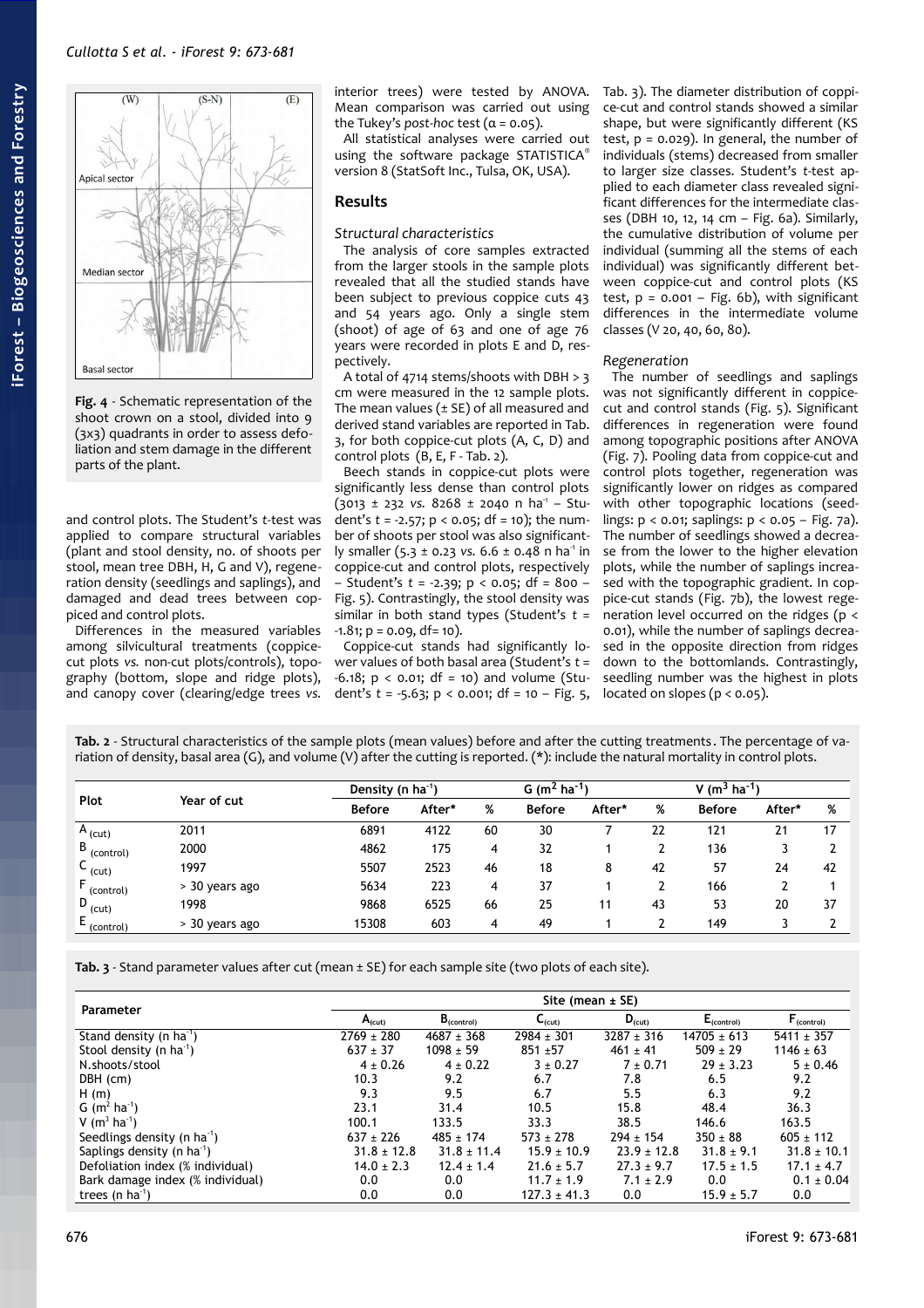# *Effects of coppicing and habitat on beech health in Sicily*

<span id="page-4-0"></span>

#### *Health status and dead plants*

Generally, crown defoliation was greatest in the upper and outside portions of the crown; less defoliation was observed in the lower and inside portions. By contrast, the greatest bark damage was observed in the lower part of each stem, mainly on the southern warmer exposures, and in plants

bordering clearings and open areas.

Comparisons of coppice-cut and control plots revealed statistically significant differences in all the indicators of beech health (defoliation, bark damage, dead tree). The canopy defoliation index was twice as high in coppice-cut plots compared with controls (20.77% ± 1.02 *vs.* 9.03% ± 0.48 – Stu-

dent's *t* = 10.51; p < 0.01; df= 472 – [Fig. 5\)](#page-4-0). The bark damage index, which was negligible in control plots ( $0.15\% \pm 0.06$ ), was relatively high in the cut stands  $(6.35\% \pm 0.56 -$ Student's  $t = 12.24$ ;  $p < 0.01$ ; df= 472). As a consequence, a possible drought effect could be excluded. Moreover, the percentage of dead trees within sample plots was



<span id="page-4-1"></span>**Fig. 6** - (a) Diameter distribution of living stems (shoots) per hectare in the coppice-cut and control plots. (b) Distribution of cumula tive volume per individual, obtained as the sum of all shoots for each individual. Seedlings and saplings were not included. Bars re present the standard error. (\*):  $p < 0.05$ ; (\*\*):  $p < 0.01$ .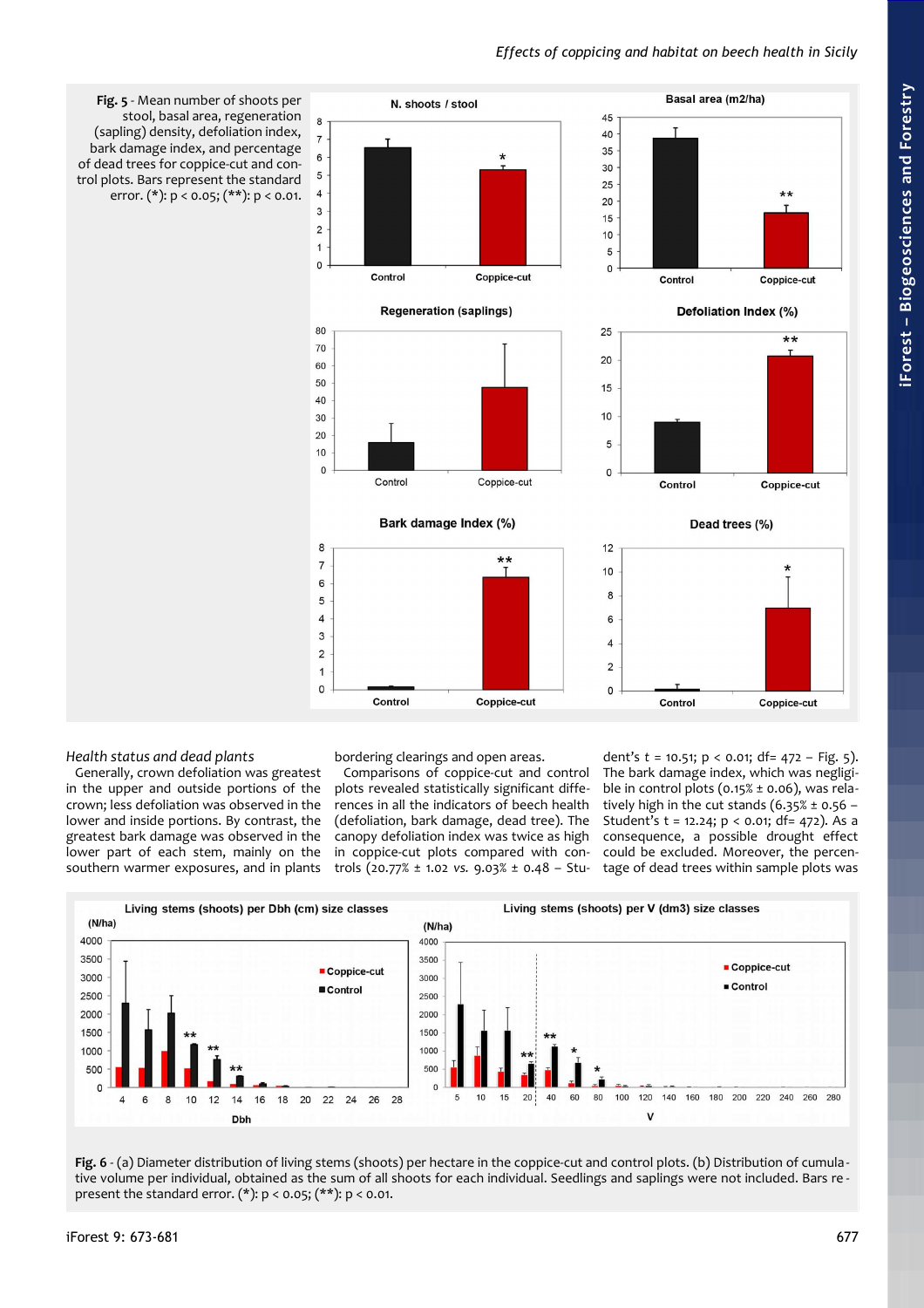

<span id="page-5-0"></span>**Fig. 7** - Mean and standard error of beech regeneration, distinguished as seedling and sapling, by topographic position of the plot analyzed. (a) All plots; (b) coppice-cut plots.  $(*): p < 0.05$ ;  $(**): p < 0.01$ .



<span id="page-5-1"></span>**Fig. 8** - Mean and standard error of health status indicators by topographic position of the plot analyzed. (a) Defoliation index of coppice-cut plots; (b) defoliation index of control plots; (c) bark damage index of coppice-cut plots. Significant differences among topographic positions after Tukey's *post-hoc* test are indicated (\*\*: p < 0.01).

also higher in coppice-cut  $(6.97% \pm 2.62)$  as compared with control areas  $(0.17% \pm 0.41 -$ Student's t = -2.49; p < 0.05; df= 10 – [Fig. 5\)](#page-4-0).

The analysis of the health status of trees with respect to the topographic gradient revealed that the defoliation index and bark damage index were higher on ridges and slopes than on bottom sites. Additionally, trees bordering clearings were less healthy than trees in stand interiors [\(Fig.](#page-5-1) [8\)](#page-5-1). Indeed, beech trees in coppice-cut plots located on ridges and in clearings showed the highest defoliation index (up to  $34.5\% \pm$ 4.4 – the highest value was in plot D with 41% defoliation), which was significantly higher than those found for in slope and bottom positions (Tukey's *post-hoc* test, p < 0.01 – [Fig. 8a](#page-5-1)). Beech trees in control plots with the same topographic position and canopy cover showed similar results, although with lower values, *e.g.*, the defoliation index was  $14.8\% \pm 1.6$  for trees in the clearings on ridges [\(Fig. 8b](#page-5-1)).

The bark damage index is reported only for coppice-cut plots [\(Fig. 8c](#page-5-1)); in control plots, the index was close to 0%. The bark damage index was significant higher in plots on slopes for both edge and interior trees (Tukey's *post-hoc* test, p < 0.01 – [Fig.](#page-5-1) [8c](#page-5-1)).

In coppice-cut plots, dead beech trees were significantly more abundant on slopes and ridges [\(Tab. 3\)](#page-3-1).

#### **Discussion and conclusions**

Southern European beech forests mainly grow in the mountain-Mediterranean vegetation belt of northeastern Spain, southern Italy and Sicily, and central Greece (Piovesan et al. 2005, Peñuelas et al. 2007, Tsiripidis et al. 2007). Beech in Sicily grow at the very edge of the species' European range (Cullotta et al. 2013). Beech stands on the Madonie mountains (about 2500 ha), as well as those located on the eastern slopes of Mount Etna (about 2000 ha), are highly fragmented as compared with the wider beech forests of the Nebrodi mountains (approximately 10 000 ha - [Fig. 1b](#page-1-0)). Moreover, the latter stands are characterized by higher biomass and more growing stock as a result of deeper soils and more humid environment (Hofmann et al. 2011), while the former stands grow on lessdeveloped shallow soils, and are mainly composed of multi-stemmed trees (several

shoots on each stool), due to both environmental conditions and past coppicing.

Our results confirm that vegetative regeneration (sprouting) largely predominates in high mountains and in topographically marginal sites, which is a common reproductive strategy for beech growing under unfavorable environmental conditions (Peters 1997), especially in the Mediterranean region (Peñuelas et al. 2007, Papalexandris & Milios 2010, Bianchi et al. 2011, Cullotta et al.  $2012$ 

Past silvicultural practices carried out in the analyzed stands have fostered irregular stand structures and increased structural variability, reinforcing the importance of the adoption of a correct coppicing management (Ciancio et al. 2006, 2008, Coppini & Hermanin 2007, Nocentini 2009). Coppice with standards was the most common treatment of beech stands in Sicily, including the Madonie mountains, until the first half of the last century (Hofmann 1960). Their subsequent abandonment or the irregular (less frequent) utilization have contributed to the current atypical stand structures and dynamics.

Our results revealed a significant impact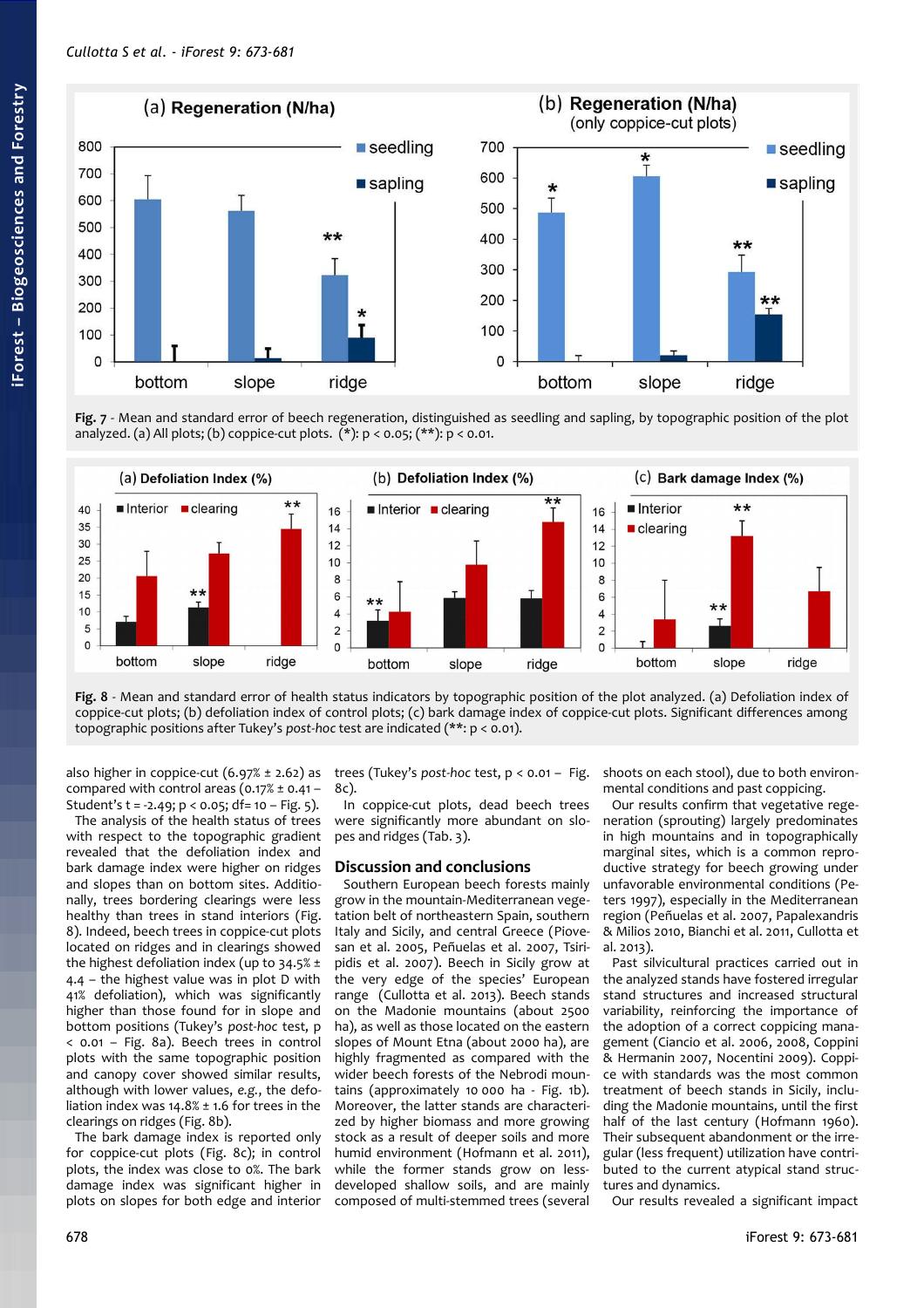of silvicultural practices on the studied beech forests. Felling practices carried out in the last two decades [\(Tab. 2\)](#page-3-2), uniformly applied to a coppice-like stand structure without consideration of site-specific environmental conditions (*i.e.*, topography and soil), negatively influenced stand development. Ciancio & Nocentini (2004) emphasized that coppicing in harsh climates and environmental conditions produces many crooked and branched stems.

The comparison of coppice-cut and control plots indicated a high utilization rate, *i.e.*, 20-40% of plant basal area (G) and volume (V) and up to 66% of stem (shoots) density [\(Tab. 2\)](#page-3-2). The higher G and V observed in the control plots as compared with coppice-cut plots [\(Tab. 3\)](#page-3-1) reflect the different architecture of individual trees in the two stand types, because stools in control plots tend to have more stems (shoots) per individual than stools in coppiced plots [\(Fig. 5,](#page-4-0) [Fig. 6\)](#page-4-1).

The analysis of regeneration did not reveal significant effects of the silvicultural treatment on seedlings and saplings density. However, seedlings tend to be less abundant in coppice-cut plots compared with controls, while the opposite was true for saplings.

Climate, topography, soil and stand structure are the main factors controlling seedling density at the microsite level (Silva et al. 2012). In this study, we found a considerably lower number of seedlings in plots located on ridges and mountaintops as compared with those in the bottomlands, with the largest reduction of recruitments in the coppice-cut plots [\(Fig. 7\)](#page-5-0). On the other hand, such reduction was not found for saplings. Similar results were reported by Barbeta et al. (2011), who compared fragmented and continuous forests at the edge of the species' range in southeastern Spain. However, the projected increasing temperatures in the Mediterranean region are likely to reduce the frequency of successful seedling establishment (Jump et al. 2007, Pulido et al. 2008, Wagner et al. 2010), possibly leading to a general decline and local extinction (Piovesan et al. 2008).

The observed decrease in seedling establishment and plant health are indicative of the poor site quality at the coppice-cut stands analyzed. Our results suggest a strong effect of silvicultural treatment on habitat quality: beech trees in coppiced plots were more than twice as defoliated and had 6 times more bark damage than those in control plots. Moreover, dead trees were 7 times more abundant in coppice-cut than in control plots [\(Fig. 5\)](#page-4-0).

The defoliation index, the bark damage index, and the percentage of dead trees were strongly correlated with local topography [\(Fig. 8,](#page-5-1) [Tab. 3\)](#page-3-1). The defoliation index of coppiced plots on ridges was nearly double (35% mean defoliation) that that of coppiced plots in bottomlands (21% - [Fig. 8a](#page-5-1)). The effect of topography was also evident in the control plots, with approxi-

mately 3-4 times more damage on ridges than in bottomlands. Similar results were also observed for other indicators of tree health, such as bark damage and frequency of dead trees. These findings support the hypothesis that the negative effect of inappropriate silvicultural practices could be strengthened by the worse environmental conditions expected under the current climate change.

In summary, our results suggest that the health of beech stands on the Madonie mountains declines in more marginal sites, at higher altitudes, and on steep slopes, ridges and summit plateaus, as a consequence of the combined effect of anthropogenic and ecological factors. In particular, the shallow soils (siliceous, rocky and skeletal) and the effects of strong winds, such as increased evapotranspiration and air turbulence (Harper et al. 2005) are among the most limiting environmental factors. Aridity and wind speeds are expected to be higher in these marginal sites, affecting tree health through drought and mechanical damage (Barbeta et al. 2011).

In addition, habitat quality in the studied sites is strongly affected by the lack of a continuous canopy cover (Heithecker & Hapern 2007). The negative effects of habitat fragmentation on tree health have been attributed to edge and area effects (Ferreira & Laurance 1997, Harper et al. 2005). The effect of direct sun on trees bordering clearings is particularly evident in their health indicators (defoliation, bark damage, dead trees), especially for Mediterranean beech stands at high altitudes or at the southernmost edge of the species' range.

Environmental stress can be strongly enhanced by the adoption of different management regimes or silvicultural practices (Kramer & Kozlowski 1979, Ciancio et al. 2006, Wagner et al. 2010). Extensive coppicing in the analyzed plots A, C and D increased environmental stress. Coppicing amplified the ecological effects of forest fragmentation and canopy gap formation, affecting growth patterns, regeneration processes, and sunlight effects ( Topoliantz & Ponge 2000, Collet et al. 2001, Caquet et al. 2009, Robson et al. 2009).

To mitigate the negative effects of frequent coppice clearcutting on soils, landscape and biodiversity conservation, the conversion of coppices to high forests or to natural stand dynamics with continuous cover has recently become an increasingly common management goal, especially in hilly and mountainous Mediterranean regions (Serrada et al. 1998, Ciancio et al. 2006, Nocentini 2009, Montagnoli et al. 2012). Anyway, in harsh habitats (as in the case study) where multi-stemmed shrublike growth forms are common and conversion is not feasible, it is compulsory to maintain a high canopy cover and a large stem density. Therefore, management in such ecological context should aim at reducing the fragmentation of beech stands

and increasing canopy cover by plantation. In summary, the results of this study highlight the various ecological and management effects that influence habitat quality in outlying beech stands of the Madonie mountains. Here, beech has to be considered as a "pioneer" species surviving in extreme habitats, characterized by severe summer drought, shallow soils, strong winds, scattered canopy cover and unsuitable management practices, such as occasional wood harvesting and uncontrolled grazing. In this context, traditional silvicultural practices used in the past are no longer suitable and quite detrimental to the stands' survival. A cautious management approach should be adopted, avoiding felling practices and other anthropogenic disturbances in the most marginal

#### **References**

plateaus and steep slopes.

- Aertsen W, Janssen E, Kint V, Bontemps JD, Van Orshoven J, Muys B (2014). Long-term growth changes of common beech (*Fagus sylvatica* L.) are less pronounced on highly productive sites. Forest Ecology and Management 312: 252-259. doi: [10.1016/j.foreco.2013.09.034](http://dx.doi.org/10.1016/j.foreco.2013.09.034)
- Attorre F, Francesconi F, Scarnati L, De Sanctis M, Alfò M, Bruno F (2008). Predicting the effect of climate change on tree species abundance and distribution at a regional scale. iForest 1: 132-139. - doi: [10.3832/ifor0467-0010132](http://dx.doi.org/10.3832/ifor0467-0010132)
- Barbati A, Corona P, Marchetti M (2006). European forest types: categories and types for sustainable forest management reporting and policy. EEA Technical Report, Copenhaghen, Denmark, pp. 111. [online] URL: [http://iris.unimol.](http://iris.unimol.it/handle/11695/19445?mode=full.14) [it/handle/11695/19445?mode=full.14](http://iris.unimol.it/handle/11695/19445?mode=full.14)
- Barbeta A, Peñuelas J, Ogaya R, Jump AS (2011). Reduced tree health and seedling production in fragmented *Fagus sylvatica* forest patches in the Montseny Mountains (NE Spain). Forest Ecology and Management 261: 2029-2037. - doi: [10.1016/j.foreco.2011.02.029](http://dx.doi.org/10.1016/j.foreco.2011.02.029)
- Benito Garzon M, Sanchez De Dios R, Sainz Ollero H (2008). Effects of climate change on the distribution of Iberian tree species. Applied Vegetation Science 11: 169-178. - doi: [10.3170/2008-](http://dx.doi.org/10.3170/2008-7-18348) [7-18348](http://dx.doi.org/10.3170/2008-7-18348)
- Bengtsson J, Nilsson SG, Franc A, Menozzi P (2000). Biodiversity, disturbances, ecosystem function and management of European forest. Forest Ecology and Management 132: 39-50. doi: [10.1016/S0378-1127\(00\)00378-9](http://dx.doi.org/10.1016/S0378-1127(00)00378-9)
- Bergmeier E, Dimopoulos P (2001). *Fagus sylvatica* forest vegetation in Greece: syntaxonomy and gradient analysis. Journal Vegetation Science 12: 109-126. - doi: [10.2307/3236679](http://dx.doi.org/10.2307/3236679)
- Berry PM, Dawson TP, Harrison PA, Pearson RG (2002). Modelling potential impacts of climate change on the bioclimatic envelope of species in Britain and Ireland. Global Ecology and Biogeography 11: 453-462. - doi: [10.1111/j.1466-8238.](http://dx.doi.org/10.1111/j.1466-8238.2002.00304.x) [2002.00304.x](http://dx.doi.org/10.1111/j.1466-8238.2002.00304.x)
- Bianchi L, Bottacci A, Calamini G, Maltoni A, Mariotti B, Quilghini G, Salbitano F, Tani A, Zoccola A, Paci M (2011). Structure and dynamics of a beech forest in a fully protected area in the northern Apennines (Sasso Fratino, Italy). iFor-

**iForest –**

**Bio geoscie**

**nces a nd Forestry**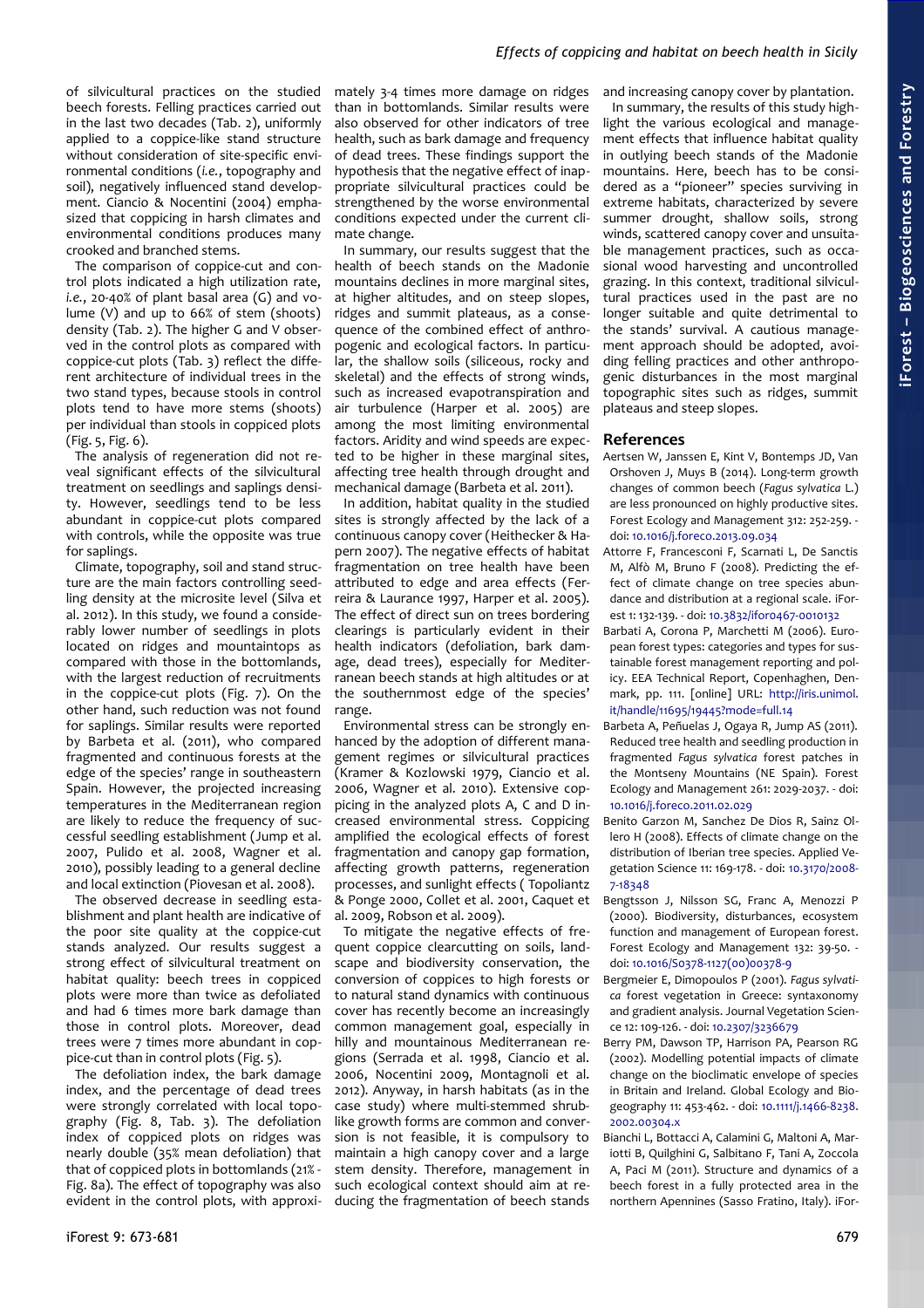#### est 4: 136-144. - doi: [10.3832/ifor0564-004](http://dx.doi.org/10.3832/ifor0564-004)

Borghetti M, Giannini R (2004). Natural regeneration in woodland management. In: "Biodiversity Conservation and Habitat Management" (Gherardi F, Corti C, Gualtieri M eds). Encyclopedia of Life Support Systems (EOLSS), UNE-SCO, Eolss Publishers, Oxford, UK, pp. 11.

Brullo S, Guarino R, Minissale P, Siracusa G, Spampinato G (1999). Syntaxonomical analysis of the beech forests from Sicily. Annali di Botanica (Roma) 57: 121-132. [in Italian] [online] URL: [http://laboratoriocritico.uniroma1.it/index.php/](http://laboratoriocritico.uniroma1.it/index.php/Annalidibotanica/article/view/9052) [Annalidibotanica/article/view/9052](http://laboratoriocritico.uniroma1.it/index.php/Annalidibotanica/article/view/9052)

- Camerano P, Cullotta S, Varese P (2011). Strumenti conoscitivi per la gestione delle risorse forestali della Sicilia. Tipi Forestali [Information tools for the management of forest resources of Sicily. Forest Types]. Regione Siciliana, Litograf Editor S.R.L., Città di Castello, Perugia, Italia, pp. 192. [in Italian]
- Caquet B, Montpied P, Dreyer E, Epron D, Collet C (2009). Response to canopy opening does not act as a filter to *Fagus sylvatica* and *Acer* sp. Advance regeneration in a mixed temperate forest. Annals of Forest Science 67: 105-116. - doi: [10.1051/forest/2009086](http://dx.doi.org/10.1051/forest/2009086)
- Ciancio O, Nocentini S (2004). The coppice forest. Silviculture, regulation, management. In: "Il bosco ceduo. Selvicoltura, assestamento, gestione" (Ciancio O, Nocentini S eds). Accademia Italiana di Scienze Forestali, Firenze, Italy, pp. 679-701. [in Italian]
- Ciancio O, Corona P, Lamonaca A, Portoghesi L, Travaglini D (2006). Conversion of clearcut beech coppices into high forests with continuous cover: a case study in central Italy. Forest Ecology and Management 224: 235-240. - doi: [10.1016/j.foreco.2005.12.045](http://dx.doi.org/10.1016/j.foreco.2005.12.045)
- Ciancio O, Iovino F, Menguzzato G, Nicolaci A (2008). Struttura e trattamento in alcune faggete dell'Appennino meridionale [Structure and silvicultural management of some beech stands in the Southern Apennines]. Italian Journal of Forest and Mountain Environments 63: 465-481. [in Italian] - doi: [10.4129/IFM.2008.6.01](http://dx.doi.org/10.4129/IFM.2008.6.01)
- Ciais P, Reichstein M, Viovy N, Granier A, Ogee J, Allard V, Aubinet M, Buchmann N, Bernhofer C, Carrara A, Chevallier F, De Noblet N, Friend AD, Friedlingstein P, Grunwald T, Heinesch B, Keronen P, Knohl A, Krinner G, Loustau D, Manca G, Matteucci G, Miglietta F, Ourcival JM, Papale D, Pilegaard K, Rambal S, Seufert G, Soussana JF, Sanz MJ, Schulze ED, Vesala T, Valentini R (2005). Europe-wide reduction in primary productivity caused by the heat and drought in 2003. Nature 437: 529-533. - doi: [10.1038/natu](http://dx.doi.org/10.1038/nature03972) [re03972](http://dx.doi.org/10.1038/nature03972)
- Collet C, Lanter O, Pardos M (2001). Effects of canopy opening on height and diameter growth in naturally regenerated beech seedlings. Annals of Forest Science 58: 127-134. - doi: [10.1051/forest:2001112](http://dx.doi.org/10.1051/forest:2001112)
- Coppini M, Hermanin L (2007). Restoration of selective beech coppices: a case study in the Apennines (Italy). Forest Ecology and Management 249: 18-27. - doi: [10.1016/j.foreco.2007.](http://dx.doi.org/10.1016/j.foreco.2007.04.035) [04.035](http://dx.doi.org/10.1016/j.foreco.2007.04.035)
- Cullotta S, Marchetti M (2007). Forest types for biodiversity assessment at regional level: the case study of Sicily (Italy). European Journal of Forest Research 126: 431-447. - doi: [10.1007/s103](http://dx.doi.org/10.1007/s10342-006-0166-y)

#### [42-006-0166-y](http://dx.doi.org/10.1007/s10342-006-0166-y)

- Cullotta S, Puzzolo V, Fresta A (2013). The southernmost beech (*Fagus sylvatica*) forests of Europe (Mount Etna, Italy): ecology, structural stand-type diversity and management implications. Plant Biosystems 149 (1): 88-99. - doi: [10.1080/11263504.2013.814603](http://dx.doi.org/10.1080/11263504.2013.814603)
- Dittmar C, Fricke W, Elling W (2006). Impact of late frost events on radial growth of common beech (*Fagus sylvatica* L.) in southern Germany. European Journal of Forest Research 125: 249- 259. - doi: [10.1007/s10342-005-0098-y](http://dx.doi.org/10.1007/s10342-005-0098-y)
- Erasmus BFN, De Squeira MF, Grainiger A, Hannah L, Hughes L, Huntely B, Van Jaarsfeld AS, Midgley GF, Miles L, Ortega Huerta MA, Peterson AT, Phillips OL, Williams SE (2004). Extinction risk from climate change. Nature 427: 145- 148. - doi: [10.1038/nature02121](http://dx.doi.org/10.1038/nature02121)
- Ferreira LV, Laurance WF (1997). Effects of forest fragmentation on mortality and damage of selected trees in Central Amazonia. Conservation Biology 11 (3): 797-801. - doi: [10.1046/j.1523-](http://dx.doi.org/10.1046/j.1523-1739.1997.96167.x) [1739.1997.96167.x](http://dx.doi.org/10.1046/j.1523-1739.1997.96167.x)
- Gentile S (1969). Sui faggeti dell'Italia meridionale [Note on the beech woodlands of Southern Apennines]. Atti Istituto Botanico, Università Pavia 5: 207-306. [in Italian]
- Gessler A, Keitel C, Kreutzwleser J, Matyssek R, Seller W, Rennenberg H (2007). Potential risk for European beech (*Fagus sylvatica* L.) in a changing climate. Trees 21: 1-11. - doi: [10.1007/](http://dx.doi.org/10.1007/s00468-006-0107-x) [s00468-006-0107-x](http://dx.doi.org/10.1007/s00468-006-0107-x)
- Granier A, Reichstein M, Bréda N, Janssens IA, Falge E, Ciais P, Grünwald T, Aubinet M, Berbigier P, Bernhofer C, Buchmann N, Facini O, Grassi G, Heinesch B, Ilvesniemi H, Keronen P, Knohl A, Köstner B, Lagergren F, Lindroth A, Longdoz B, Loustau D, Mateus J, Montagnani L, Nys C, Moors E, Papale D, Peiffer M, Pilegaard K, Pita G, Pumpanen J, Rambal S, Rebmann C, Rodrigues A, Seufert G, Tenhunen J, Vesala T, Wang Q (2007). Evidence for soil water control on carbon and water dynamics in European forests during the extremely dry year: 2003. Agriculture and Forest Meteorology 143: 123-145. - doi: [10.1016/j.agrformet.2006.12.0](http://dx.doi.org/10.1016/j.agrformet.2006.12.004)  $04$
- Harper KA, Macdonald SE, Burton PJ, Chen JQ, Brosofske KD, Saunders SC, Euskirchen ES, Roberts D, Jaiteh MS, Esseen PA (2005). Edge influence on forest structure and composition in fragmented landscapes. Conservation Biology 19: 768-782. - doi: [10.1111/j.1523-1739.2005.000](http://dx.doi.org/10.1111/j.1523-1739.2005.00045.x) [45.x](http://dx.doi.org/10.1111/j.1523-1739.2005.00045.x)
- Heithecker TD, Halpern CB (2007). Edge-related gradients in microclimate in forest aggregates following structural retention harvests in eastern Washington. Forest Ecology and Management 287: 163-173. - doi: [10.1016/j.foreco.2007.0](http://dx.doi.org/10.1016/j.foreco.2007.05.003) [5.003](http://dx.doi.org/10.1016/j.foreco.2007.05.003)
- Hofmann A (1960). Il faggio in sicilia [The beech in Sicily]. Flora et Vegetatio Italica, mem. 2. Gianasso Editore, Sondrio, Italy, pp. 235. [in Italian]
- Hofmann A, Cibella R, Bertani R, Miozzo M, Fantoni I, Luppi S (2011). Strumenti conoscitivi per la gestione delle risorse forestali della Sicilia. Sistema informativo forestale [Information tools for the management of forest resources of Sicily. Forest information system]. Regione Siciliana, Litograf Editor, Città di Castello, Peru-

gia, Italy, pp. 208. [in Italian]

- INFC (2005). Inventario Nazionale delle Foreste e dei Serbatoi Forestali di Carbonio. Secondo inventario forestale nazionale italiano. Metodi e risultati. [The national inventory of forests and carbon stocks INFC 2005. Second Italian Forest Inventory. Methods and results]. Ministero Politiche Agricole Alimentari Forestali, Edagricole - Il Sole 24 ore, Bologna, Italy, pp. 653. [in Italian]
- Jump AS, Hunt JM, Peñuelas J (2006). Rapid climate change-related growth decline at the southern range edge of *Fagus sylvatica*. Global Change Biology 12: 2163-2174. - doi: [10.1111/j.13](http://dx.doi.org/10.1111/j.1365-2486.2006.01250.x) [65-2486.2006.01250.x](http://dx.doi.org/10.1111/j.1365-2486.2006.01250.x)
- Jump S, Hunt JM, Penuelas J (2007). Climate relationships of growth and establishment across the altitudinal range of *Fagus sylvatica* in the Montseny mountains, northeast Spain. Ecoscience 14: 507-518. - doi: [10.2980/1195-6860\(2007\)](http://dx.doi.org/10.2980/1195-6860(2007)14%5B507:CROGAE%5D2.0.CO;2) [14\[507:CROGAE\]2.0.CO;2](http://dx.doi.org/10.2980/1195-6860(2007)14%5B507:CROGAE%5D2.0.CO;2)
- Kramer PJ, Kozlowski TT (1979). Physiology of woody plants. Academic Press, New York, USA, pp. 811.
- Kramer K, Degen B, Buschbom J, Hickler T, Thuiller W, Sykes MT, De Winter W (2010). Modelling exploring of the future of European beech (*Fagus sylvatica* L.) under climate change - range, abundance, genetic diversity and adaptive response. Forest Ecology and Management 259: 2213-2222. - doi: [10.1016/j.foreco.2009.12.](http://dx.doi.org/10.1016/j.foreco.2009.12.023)  $023$
- Lombardi F, Klopic M, Di Martino P, Tognetti R, Chirici G, Boncina A, Marchetti M (2012). Comparison of forest stand structure and management of silver fir-European beech forests in the Central Apennines, Italy and in the Dinaric Mountains, Slovenia. Plant Biosystems 146: 114- 123. - doi: [10.1080/11263504.2011.623190](http://dx.doi.org/10.1080/11263504.2011.623190)
- MAF-ISAFA (1985). Inventario Forestale Nazionale 1985. Sintesi metodologica e risultati. [National Forest Inventory 1985. Synthesis of methodology and results]. Ministero Agricoltura e Foreste, Istituto Sperimentale per l'Assestamento Forestale e l'Alpicoltura, Trento, Italy, pp.464. [in Italian]
- Magri D, Vendramin GG, Comps B, Dupanloup I, Geburek T, Gomory D, Latalowa M, Litt T, Paule L, Roure JM, Tantau I, Van Der Knaap WO, Petit RJ, De Beaulieu JL (2006). A new scenario for the quaternary history of European beech populations: palaeobotanical evidence and genetic consequences. New Phytologist 171: 199-221. - doi: [10.1111/j.1469-8137.2006.01740.x](http://dx.doi.org/10.1111/j.1469-8137.2006.01740.x)
- Montagnoli A, Terzaghi M, Di Iorio A, Scippa GS, Chiatante D (2012). Fine-root seasonal pattern, production and turnover rate of European beech (*Fagus sylvatica* L.) stands in Italy Prealps: possible implications of coppice conversion to high forest. Plant Biosystems 146: 1012- 1022. - doi: [10.1080/11263504.2012.741626](http://dx.doi.org/10.1080/11263504.2012.741626)
- Nahm M, Matzarakis A, Rennenberg H, Gessler A (2007). Seasonal courses of key parameters of nitrogen, carbon and water balance in European beech (*Fagus sylvatica* L.) grown of four different study sites along a European North-South climate gradient during the 2003 drought. Trees 21: 79-92. - doi: [10.1007/s00468-](http://dx.doi.org/10.1007/s00468-006-0098-7) [006-0098-7](http://dx.doi.org/10.1007/s00468-006-0098-7)
- Nocentini S (2009). Structure and management of beech (*Fagus sylvatica* L.) forests in Italy.